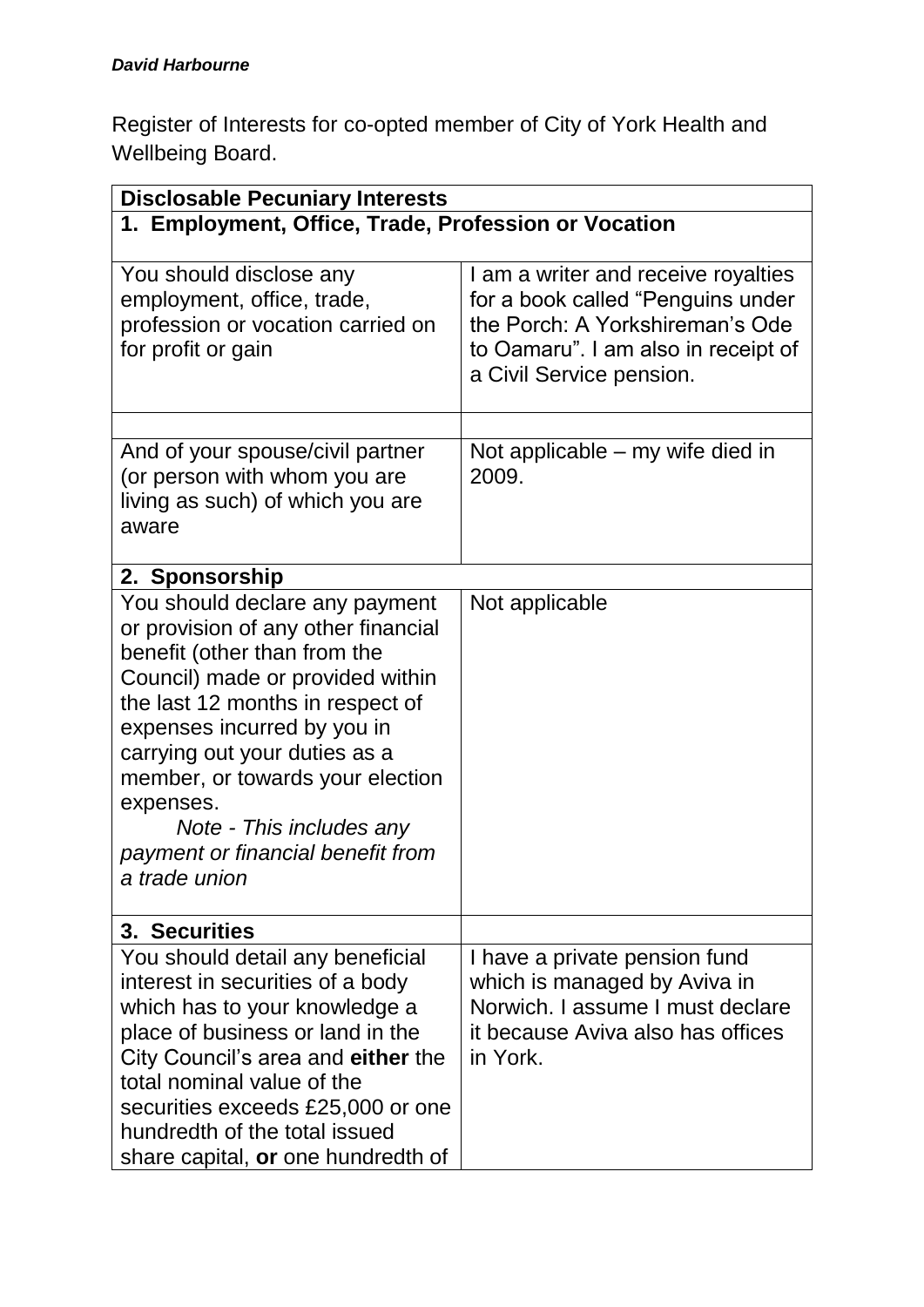| the total issued share capital of                                                                                                                                                                                                       |                                                                                                                                                                                             |  |
|-----------------------------------------------------------------------------------------------------------------------------------------------------------------------------------------------------------------------------------------|---------------------------------------------------------------------------------------------------------------------------------------------------------------------------------------------|--|
| any class of shares issued.                                                                                                                                                                                                             |                                                                                                                                                                                             |  |
| "Securities" does not include<br>building society accounts but<br>includes securities of all other<br>descriptions such as shares,<br>debentures, stock, loan stock and<br>units of a collective investment<br>scheme                   |                                                                                                                                                                                             |  |
|                                                                                                                                                                                                                                         |                                                                                                                                                                                             |  |
| And of your spouse/civil partner<br>(or person with whom you are<br>living as such) of which you are<br>aware                                                                                                                           | Not applicable.                                                                                                                                                                             |  |
|                                                                                                                                                                                                                                         |                                                                                                                                                                                             |  |
| 4. Contracts                                                                                                                                                                                                                            |                                                                                                                                                                                             |  |
| You should detail any current<br>undischarged contract made<br>between you, or a body in which<br>you have a beneficial interest, and<br>the Council under which goods or<br>services are to be provided or<br>works are to be executed | I am a trustee of York Centre for<br><b>Voluntary Service, which receives</b><br>income from City of York Council.<br>However, I am unpaid and<br>therefore have no beneficial<br>interest. |  |
| You have a beneficial interest in a<br>body which is a firm in which you<br>are a partner or a body corporate<br>of which you are a director, or in<br>the securities of which you have a<br>beneficial interest                        |                                                                                                                                                                                             |  |
|                                                                                                                                                                                                                                         |                                                                                                                                                                                             |  |
| And of your spouse/civil partner<br>(or person with whom you are<br>living as such) of which you are<br>aware                                                                                                                           | Not applicable                                                                                                                                                                              |  |
|                                                                                                                                                                                                                                         |                                                                                                                                                                                             |  |
| 5. Land, Licences and Corporate Tenancies                                                                                                                                                                                               |                                                                                                                                                                                             |  |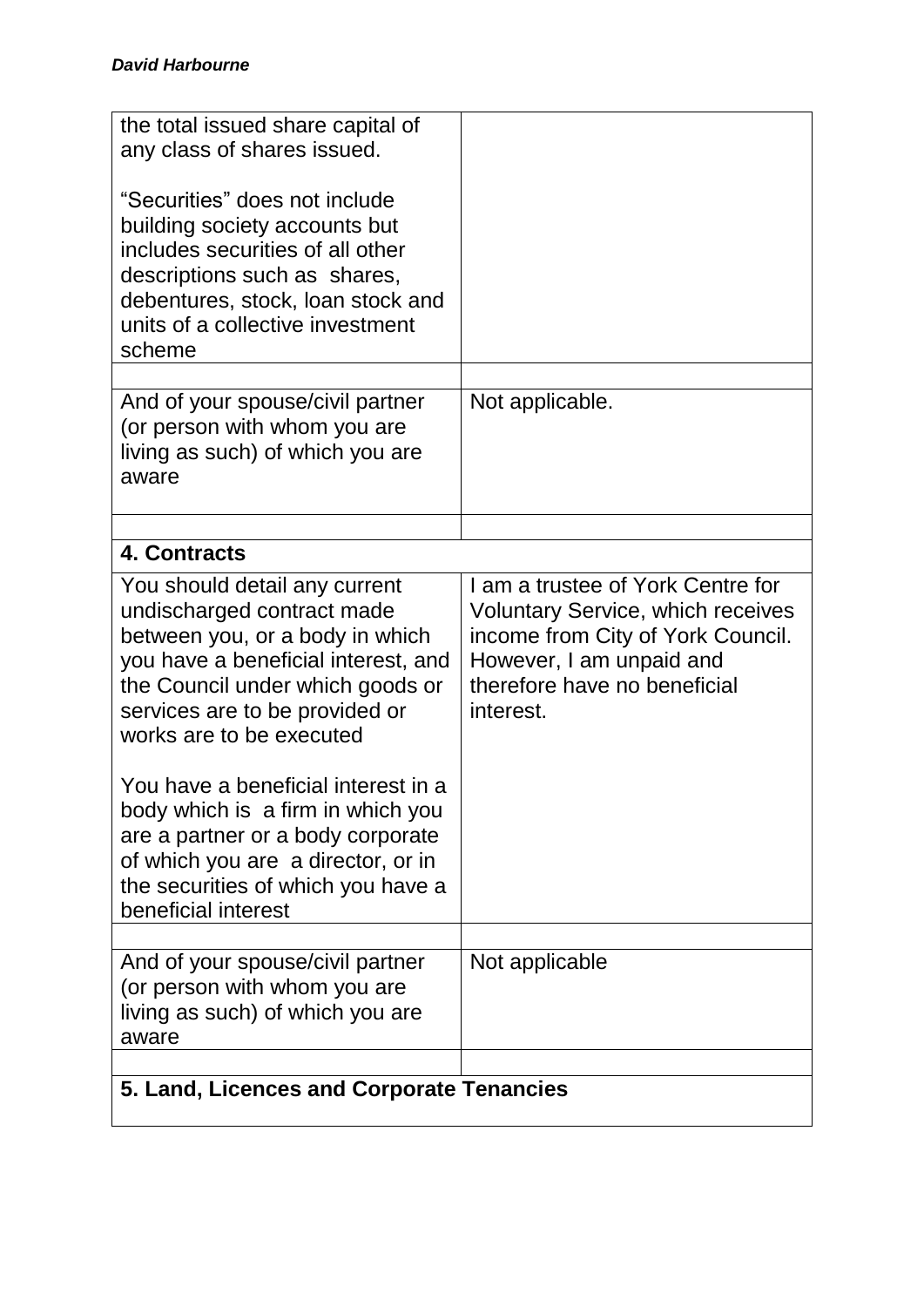| Land<br>You should detail any beneficial<br>interest in land within the Council<br>area (including any easement, or<br>right in or over land which does not<br>carry the right to occupy or receive<br>income). | I own a lease on, and live at, 30<br>Buckingham Court, York YO1<br>6EQ                                                                   |
|-----------------------------------------------------------------------------------------------------------------------------------------------------------------------------------------------------------------|------------------------------------------------------------------------------------------------------------------------------------------|
| Note: For these purposes land<br>includes buildings and so if you<br>own or are the tenant of your house<br>you will have an interest in land.                                                                  |                                                                                                                                          |
| And of your spouse/civil partner (or<br>person with whom you are living as<br>such) of which you are aware                                                                                                      | Not applicable                                                                                                                           |
| Licences<br>You should detail any licence<br>(alone or jointly with others) to<br>occupy land in the City Council's<br>area for a month or longer.                                                              | Not applicable                                                                                                                           |
| And of your spouse/civil partner (or<br>person with whom you are living as<br>such) of which you are aware                                                                                                      | Not applicable                                                                                                                           |
| <b>Corporate Tenancies</b><br>You should detail any tenancy<br>where to your knowledge, the<br>Council is the landlord and the<br>tenant is a body in which you have<br>a beneficial interest.                  | The Council owns the freehold of<br>the Priory Street Centre, which is<br>leased to York CVS. However, I<br>have no beneficial interest. |
| And any such tenancy of your<br>spouse/civil partner (or person                                                                                                                                                 | Not applicable                                                                                                                           |